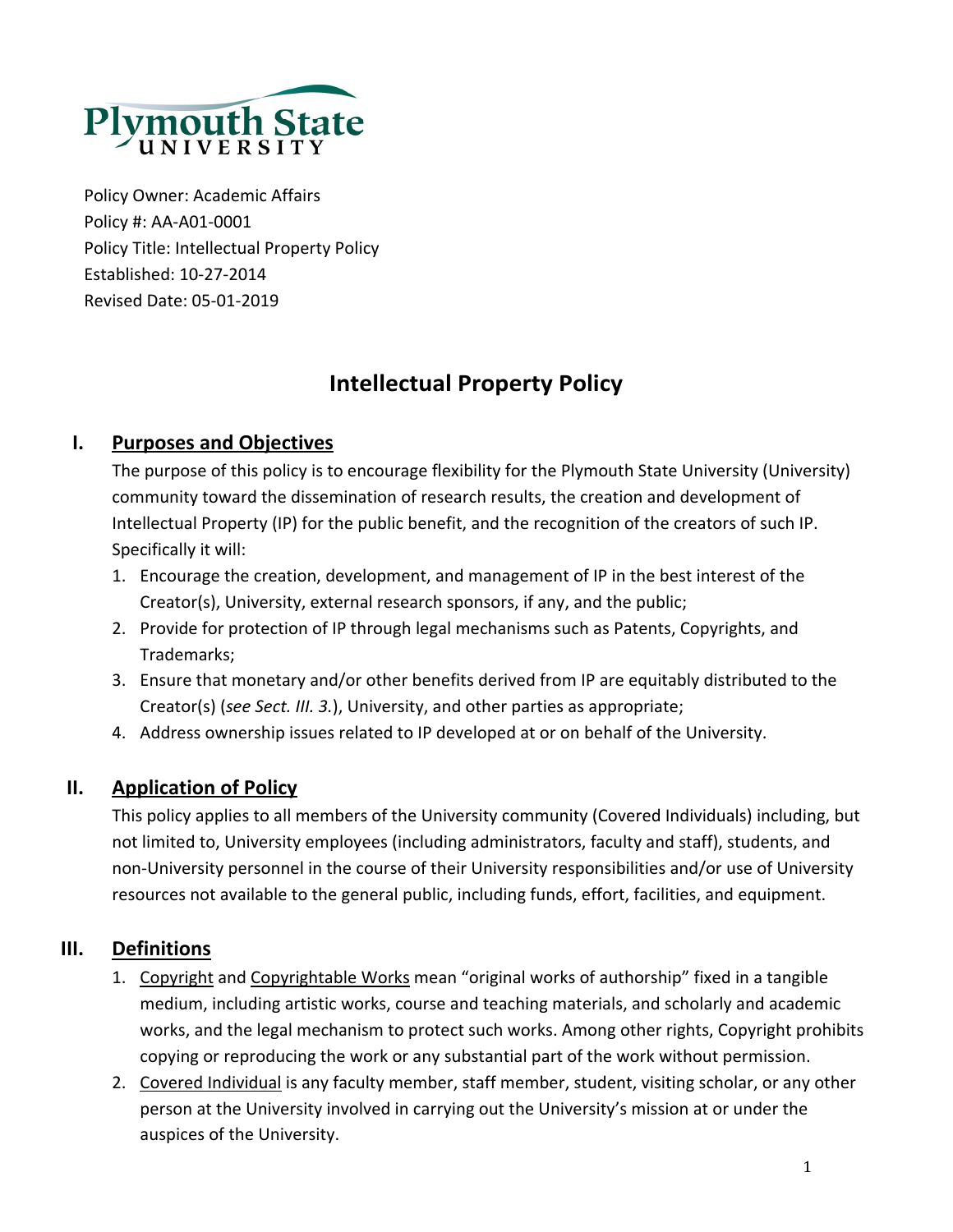- 3. Creator(s) means any inventor, developer, or author, of IP covered by this policy, including faculty, staff, and students of the University.
- 4. Creator-Owned Intellectual Property means IP owned by the Creator(s) and includes IP unrelated to a Creator's University employment responsibilities or field of study and that is developed on their own time and without Significant Use of University Resources (*see Sect. III. 12.*). Traditional Scholarly Works, including pedagogical, scholarly, or artistic works by University faculty, staff or students, are also considered Creator‐Owned IP (e.g. books, course materials, compositions, visual arts, dramatic works, and refereed materials) unless created as a Work for Hire, as Sponsor‐‐‐Supported IP, or as assigned in the scope and description of employment (*see Sect. IV. Principles of IP Ownership*).
- 5. Intellectual Property (IP) means any intangible products of creative efforts, including works that may be protected by a Patent, Copyright, or Trademark, as well as other tangible research property. IP includes but is not limited to artworks, literature, musical processes, new or improved devices, electrical circuits, databases, software, and innovative uses of existing inventions.
- 6. Intellectual Property Advisory Committee (IPAC) means a University committee whose purpose is to assess and advise the Creator(s) and University on issues concerning IP development, ownership, disclosure, applications, and technology transfer/commercialization. The IPAC typically includes the Director of Research & Innovation, Director of Research Administration, Chair of the Faculty Welfare Committee, and two other permanent members of the University faculty or staff. The Provost shall appoint the members of the IPAC to serve two-year terms from the date of appointment; there are no term limits. Meetings of the IPAC shall require a quorum of a majority of members.
- 7. Intellectual Property Officer (IPO) means the IPAC member appointed by the Provost with the responsibility of overseeing and administering the University's IP program in accordance with this policy and for administering Patents, Copyrights and Trademarks related to Creator‐, University‐, and Sponsor‐Supported IP.
- 8. IP Disclosure Form means a form completed by Creator to disclose Intellectual Property to the IPO. Completion of the IP Disclosure Form by the Creator is required for University‐Owned IP and voluntary for Creator‐Owned Intellectual Property. The IPO maintains the IP Disclosure Form.
- 9. Net Income means the amount of money received by University from licensing following deduction of expenses associated with the University‐Owned Intellectual Property.
- 10. Patent means a grant by the US Patent and Trademark Office of exclusive right for an invention, including discovery of a process, machine, manufacture or composition of matter, for a limited time. Generally, three conditions should be met for the granting of a patent: the invention or discovery should be novel, useful, and non‐obvious.
- 11. Public Disclosure means verbal or printed disclosure of IP which includes abstracts, manuscripts, conference presentations, and, in certain instances, seminars and grant proposals, funded or unfunded. Public Disclosure may jeopardize the ability to secure a Patent on the IP.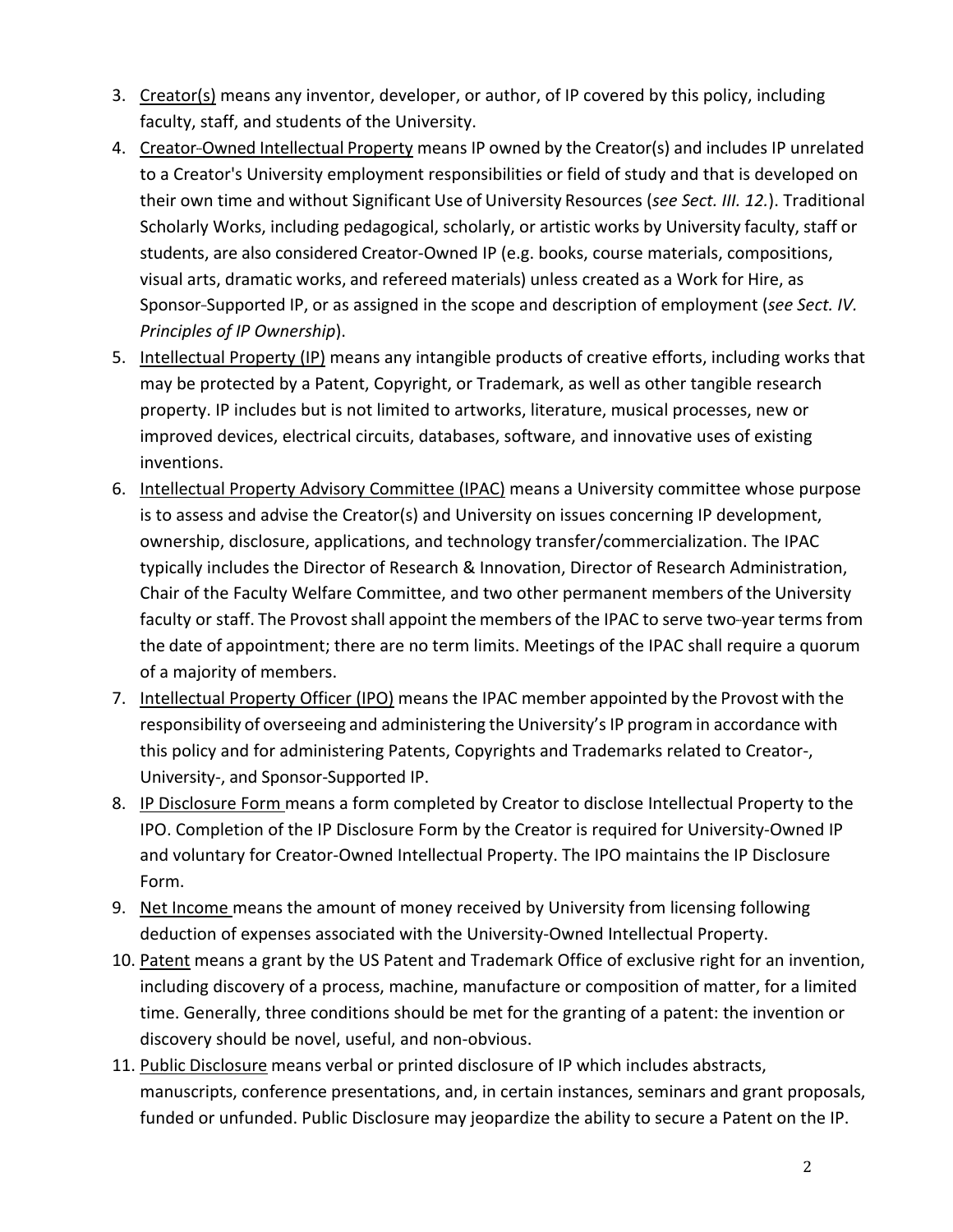- 12. Significant Use of University Resources means use or provision of support, facilities, or services, including staff or administrative assistance not available to the general public. Examples include special resources, use of laboratory, studio space, and/or specialized college-owned equipment, or special financial assistance. The IPAC shall make the final decision on whether Significant Use of University Resources was used.
- 13. Sponsor‐Supported Intellectual Property means IP created under a grant, contract, or sponsored research agreement with an external agency or entity, unless otherwise specified in an agreement.
- 14. Trademark means, and as recognized by Federal and state laws, any word, name, symbol, or device adopted and used by an individual or a corporation to distinguish its goods or services from the goods or services of others.
- 15. Traditional Scholarly Works means pedagogical, scholarly, or artistic works created by Covered Individuals. Examples include books, course materials, compositions, visual arts, dramatic works, software, and referred materials, as well as student theses, dissertations, papers, and journal articles.
- 16. University‐Owned Intellectual Property means:
	- a. IP, including Works for Hire, that is specifically commissioned by the University or that an employee is assigned to create in the course and scope of their employment at the University;
	- b. IP created with Significant Use of University Resources including funds, effort, facilities, and equipment;
	- c. IP assigned to the University through contractual agreement;
	- d. Sponsor‐Supported IP that is designated as University‐Owned IP in the applicable grant, contract, or sponsored research agreement or for which ownership has not been specifically designated, unless otherwise specified by agreement;
	- e. IP that would otherwise be designated as Creator‐Owned IP but that the University pursues IP protection and/or marketing, unless otherwise specified by agreement.
- 17. Voluntary Disclosure means verbal or printed disclosure of Creator-Owned IP by the Creator to the University in order to petition the University for assistance with protection and/or marketing of the IP.
- 18. Work for Hire means the work is prepared by an employee specifically hired or required to create it, is commissioned by the University pursuant to a signed contract, or it fits within one of the categories considered Work for Hire under copyright law, 17 U.S.C §101 et seq. In Work for Hire situations, it is intended that the University and employee sign a contract which addresses the ownership of IP before the project begins. Generally, the University will not claim ownership rights when the IP is embodied in Traditional Scholarly Works, even though the work may have been prepared within the scope of employment and University resources were used. This exception does not apply when the work (a) is created by someone who was specifically hired or required to create it, (b) was specifically commissioned by the University, or (c) is otherwise addressed by another section of this policy or in a separate contract. Traditional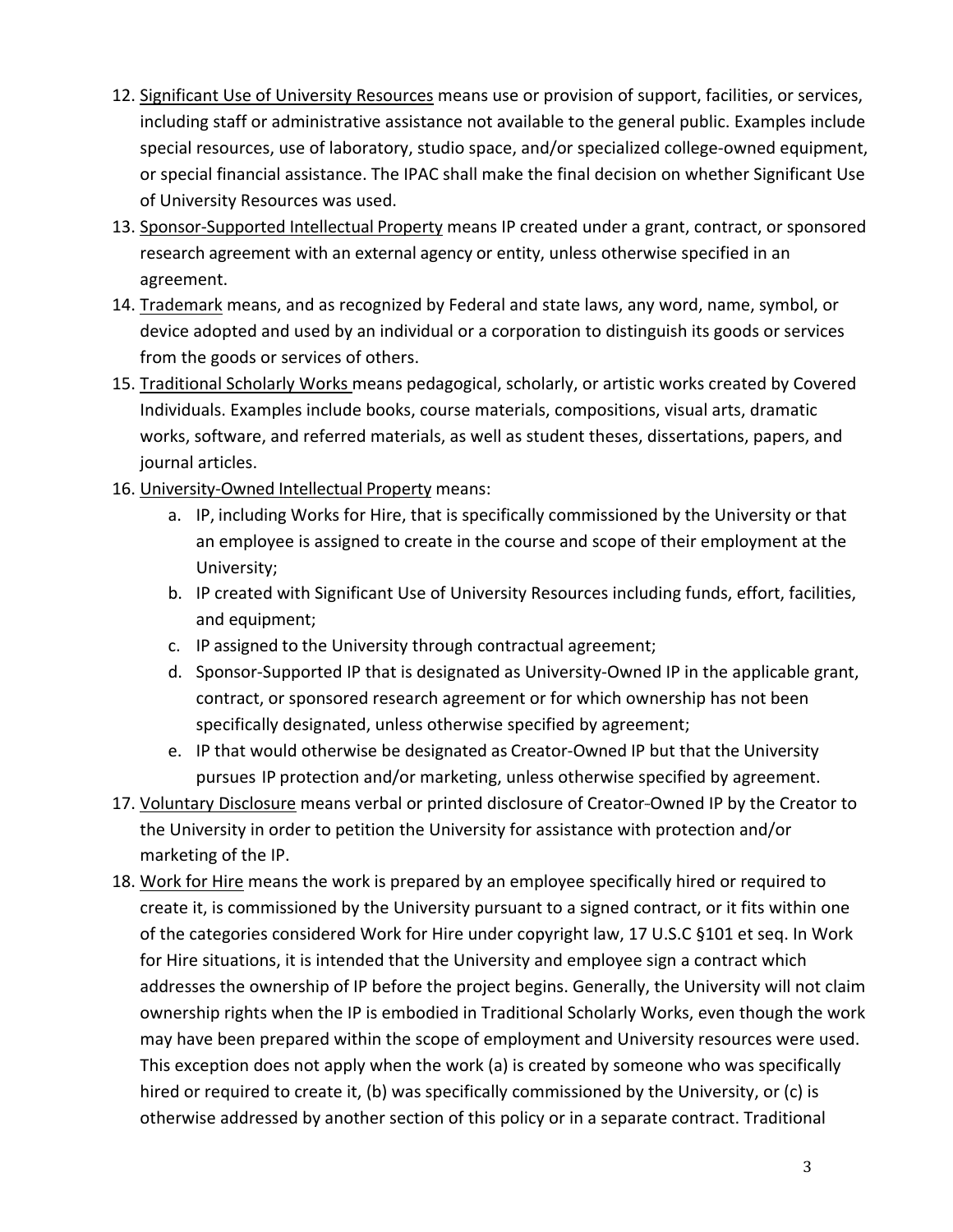Scholarly Works are generally not considered Work for Hire.

# **IV. Principles of IP Ownership**

- 1. For the avoidance of doubt, the University does not claim ownership of Traditional Scholarly Works *unless that work constitutes a Work for Hire or is otherwise described in Sect. IV.3*.
- 2. Traditional Scholarly Works are owned by the Creator(s) who is free to exercise their Copyright, including registration, and to receive any revenues that may result therefrom.
- 3. It is the policy of the University that all rights in Copyrightable Works shall remain with the Creator(s) unless:
	- i) The Copyrightable Work is created pursuant to the terms of a University agreement with an external party and the agreement specifies ownership in the resultant works;
	- ii) The Copyrightable Work is created as a Work for Hire. Works of faculty are assumed not to be Work for Hire unless agreements with the involved faculty explicitly designate specific works as such; or
	- iii) The Copyrightable Work is also patentable and/or is associated with a University Trademark. The University reserves the right to pursue multiple forms of legal protection concomitantly if available. Computer software and/or its embodiments, for example, may be protectable by Copyright, Patent, and/or Trademark.
- 3. Traditional Scholarly Works of students created in the course of their education, such as theses, dissertations, papers and journal articles shall be considered Creator‐Owned Intellectual Property.
- 4. Ownership of Sponsor‐Supported IP, including Copyrightable Works, is determined in accordance with the terms of the grant, contract, or sponsored research agreement. In the absence of contract terms that specifically designate ownership, Sponsor‐Supported IP is owned by the University.
- 5. Notwithstanding any other section herein, Copyrightable Works that are teaching materials developed by a Covered Individual specifically for the University shall be considered Traditional Scholarly Works, provided, that the University shall have a non-exclusive, royalty-free, and perpetual license to use any such teaching materials for research or instruction purposes.

# **V. Consulting Agreements**

The University encourages faculty to develop research relationships through the University as opposed to pursuing independent consulting arrangements. University employees must ensure that the terms of their consulting agreements with third parties do not conflict with their duties to the University. Specifically, the scope of any such consulting services and the ownership of any resulting IP should be consistent with the faculty member's duties to the University and must be disclosed to avoid conflict of interest (*see Sect. 2.11 Financial Conflict of Interest of the PSU Faculty Handbook, 5/2/18*). The University will not negotiate any independent consulting agreements on behalf of a faculty member. Any questions regarding the University's policies may be directed to the IPO.